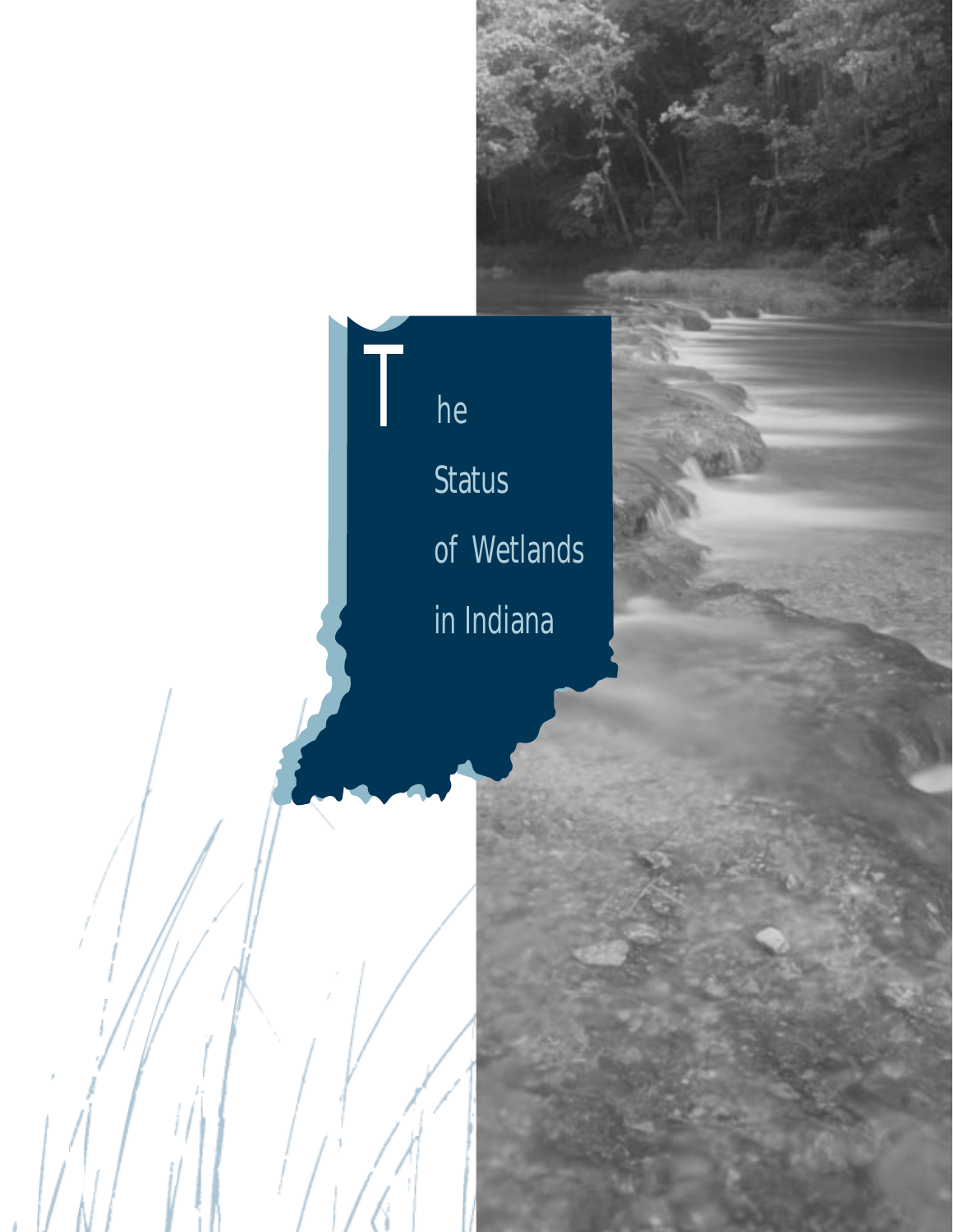## Wetland Functions and Benefits

Wetlands provide Hoosiers with many vital physical, ecological, and economic functions and benefits that are listed below under general headings. Most of these functions and benefits overlap; for instance, the *Flood Control* and *Water Quality* functions that are listed under the *Water Resources* heading could also be listed under the *Economic* heading. In the interest of space and clarity, functions and benefits are only listed under a single heading.

For the purposes of this plan, the term *wetland loss* refers to the loss of these functions and benefits. The land itself is not gone, and in fact the wetland nature of the land may still remain, but the functions and benefits are lost—at least temporarily. There are many different ways that wetlands are impacted or *lost*, and some are more permanent than others. For instance, it would be much easier to restore the functions and benefits of a wetland that was tiled and farmed than one that was drained, filled, and covered with concrete.

It should be noted that not all wetlands perform all of the functions listed below. It is also worth mentioning that the effects of wetland losses are poorly understood. In most cases it is not clear how much loss can be sustained before the functions and benefits are degraded or lost.

## Water Resources

Flood Control: During heavy rains, wetlands store massive amounts of water and slow down the flow of surface water. This function reduces the danger of flooding during peak water flow, when potential flood damage is highest. By storing storm water, wetlands dampen the sharp peaks of water runoff into slower discharges over longer periods of time.

Water Quality: Wetlands play a major role in maintaining Indiana's water quality. Wetlands absorb excess inorganic and organic nutrients such as farm fertilizers and septic system runoff, filter sediments such as eroded soil particles, and trap pollutants such as pesticides and some heavy metals. These materials can seriously degrade the quality of groundwater and surface water resources, but wetlands trap and hold them, "recycling" some of them within the wetland system.

Wetlands have a great capacity for assimilating treated sewage. Therefore, there is significant interest in the use of created wetlands in wastewater treatment—particularly for animal waste. Early studies by the Purdue Agricultural Research Program and others suggest that constructed wetlands can substantially reduce or eliminate the impact of animal waste runoff from livestock operations. There also has been some interest in constructing wetlands for municipal or domestic wastewater treatment, which has been done successfully under certain circumstances. This plan does not advocate the use of existing, natural wetlands for wastewater treatment—these are roles for constructed or "artificial" wetlands.

*"The environment is benefited by wetlands all the way around." —John McNamara, St. Joseph County Surveyor*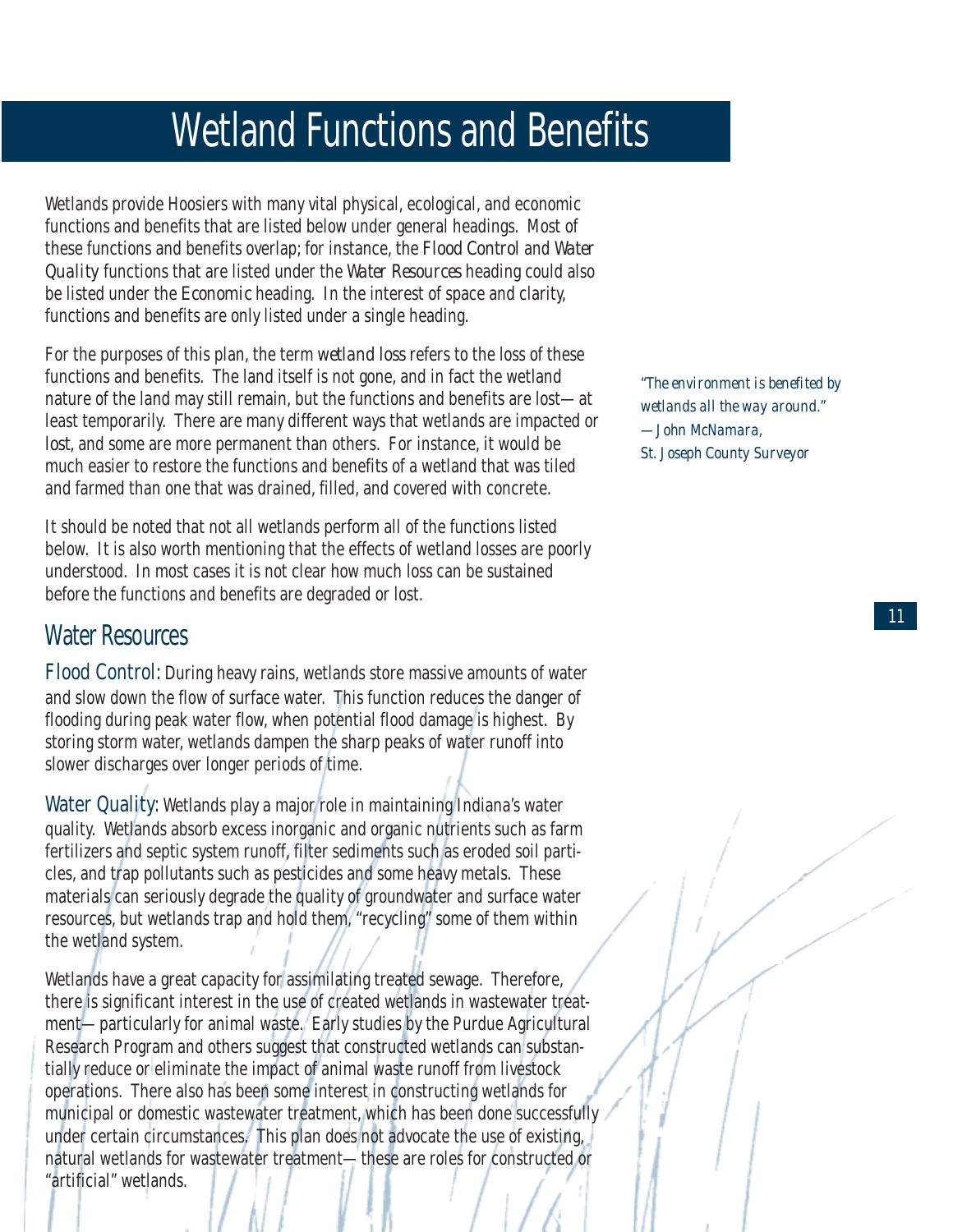*"Wetland conservation is an important priority in Indiana." —Tim Maloney, Hoosier Environmental Council*

Groundwater Discharge and Recharge: It is generally accepted that wetlands are sites of groundwater discharge (i.e., where groundwater moves laterally or upward to reach the surface). The reverse is also thought to be true—that wetlands recharge the aquifers and groundwater systems that provide the water many of us get from our faucets. The recharge potential of wetlands is affected by many factors including wetland type, location, season, soils, and precipitation, and appears to be more important in small wetlands than large ones. Nationwide, wetlands are an increasingly important source of ground and surface water near large urban centers.

## Biological/Ecological

Fisheries: Wetlands support Indiana fisheries by providing habitat and a variety of food sources for fish. Most freshwater fish can be considered wetlanddependent because they use the wetlands for spawning and as nursery grounds.

Wildlife: About 900 species of vertebrate animals require wetlands at some time in their lives. Muskrats and beavers are examples of Indiana mammals that are totally dependent on wetland environments. Wetlands provide the principal habitat for virtually all species of waterfowl nationwide, and also for many other birds, mammals, and reptiles. In Indiana, 11 species of waterfowl use wetlands for nesting, and 28 species use wetlands as migration/wintering habitat.

Nationwide nearly 35 percent of all rare and endangered animal species depend on wetlands for survival, although wetlands constitute only about 5 percent of the nation's lands. More than 60 wetland-dependent animal species are listed as endangered, threatened, or of special concern in Indiana. Even animals not dependent on wetlands for survival find them to be excellent habitat. For instance, bottomland hardwood forests have been found to support nearly twice as many white-tailed deer per unit area as do upland forests, primarily because of the abundance of food in wetlands.

Plants: Fish and wildlife are not the only living things that require wetlands for survival. A great variety of plants thrive in wetlands as well, and some of the valuable functions and benefits that wetlands provide are due to the plant communities that live there. In addition, because so many wetlands have been lost or degraded, there are more than 120 species of wetland plants in Indiana that are endangered, threatened, or rare.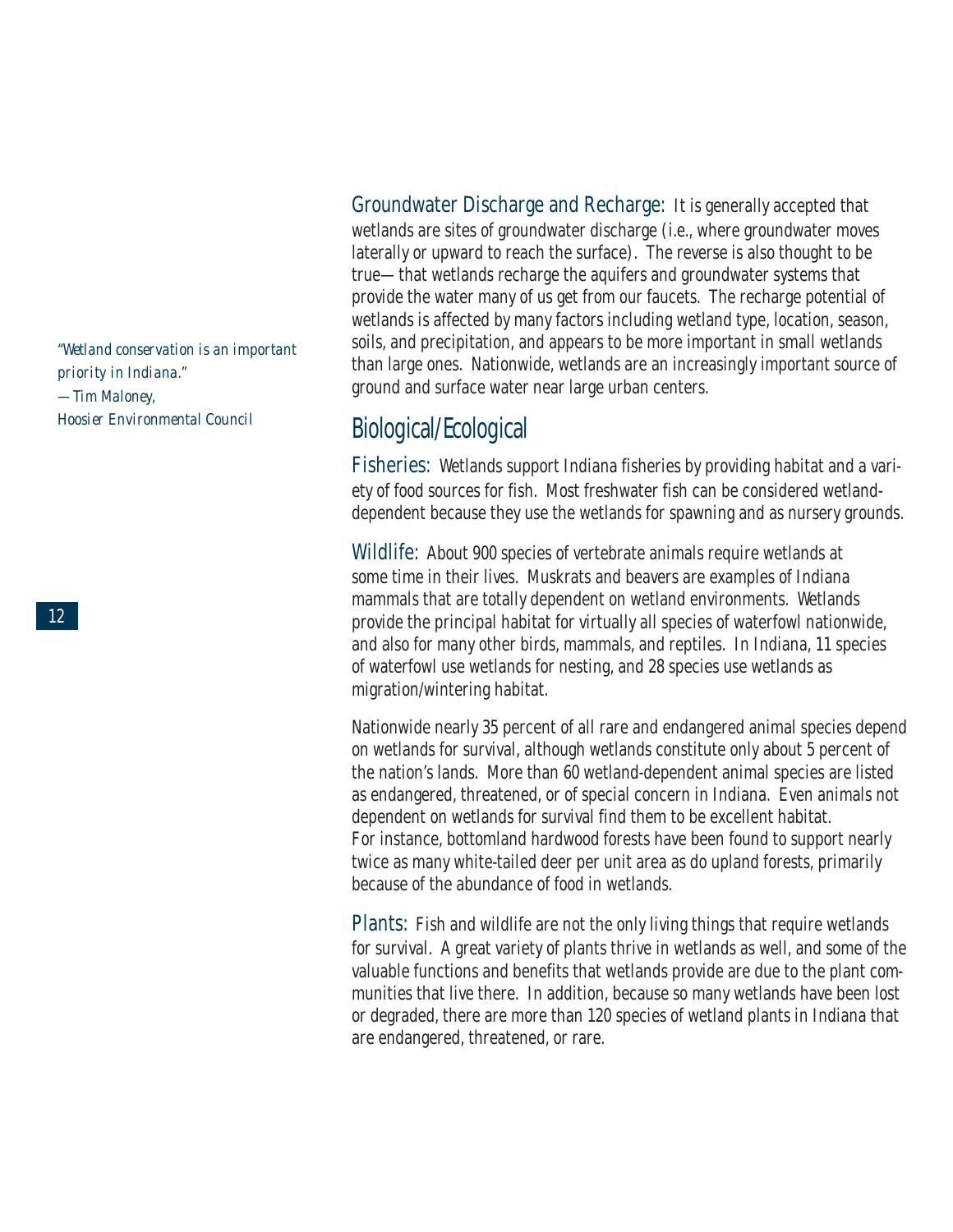Erosion Control: Wetland systems help stabilize shorelines and prevent soil erosion. The roots of wetland plants bind the soil, holding it in place, while the above-ground portions of these plants absorb wave energy, slowing the water's flow. Wetlands also trap sediments suspended in moving water. Wetlands with emergent plants (such as cattails) can remove up to 95% of the sediments from flood waters.

In northern Indiana, many natural lakes have experienced serious shoreline erosion due to the wake wash from the growing number of boats and other pleasure craft. Wetlands fringing these lakes shield the shorelines from wave action, providing important erosion control that protects lakefront properties.

## Economic

Food Production: Wetlands provide habitat for fish, waterfowl, shellfish, and other animals that are harvested for food. Healthy and functioning wetland ecosystems are necessary to maintain the resource base for this food production economy. Because of their high productivity, wetlands also have unrealized food production potential through the harvest of vegetation and aquaculture.

Wood Production: Forested wetlands often contain high-value tree species, and under proper management, are an important source of timber and other forest products. In Indiana, more than half of the remaining wetland acres are forested. Indiana ranks third nationally in hardwood lumber production, contributing \$5 billion annually to the state's economy.

Trapping: Although it is not a major economic activity in Indiana, the harvest of fur-bearing animals does generate revenue for trappers. All of the economically significant furbearer species in Indiana are wetland-related.

Recreation: Many recreational activities take place in or around wetlands, including hunting, fishing, sightseeing, nature study, photography, bird-watching, canoeing, and boating. Some of these activities are directly dependent upon wetlands. Nationwide over \$10 billion is spent annually by an estimated 50 million people on fishing, hunting, boating, nature study, photography, and swimming. In Indiana, duck and goose hunting alone provide approximately 75,000 user days of recreation annually, and a survey by the U.S. Fish and Wildlife Service suggests that Indiana wetland habitats generate more than a million user days of nonconsumptive recreation each year.

*"Wetlands are one of the most important conservation issues we face in Indiana at the moment. They are some of the most diverse ecosystems we have." —Jon Voelz, Indiana Wildlife Federation*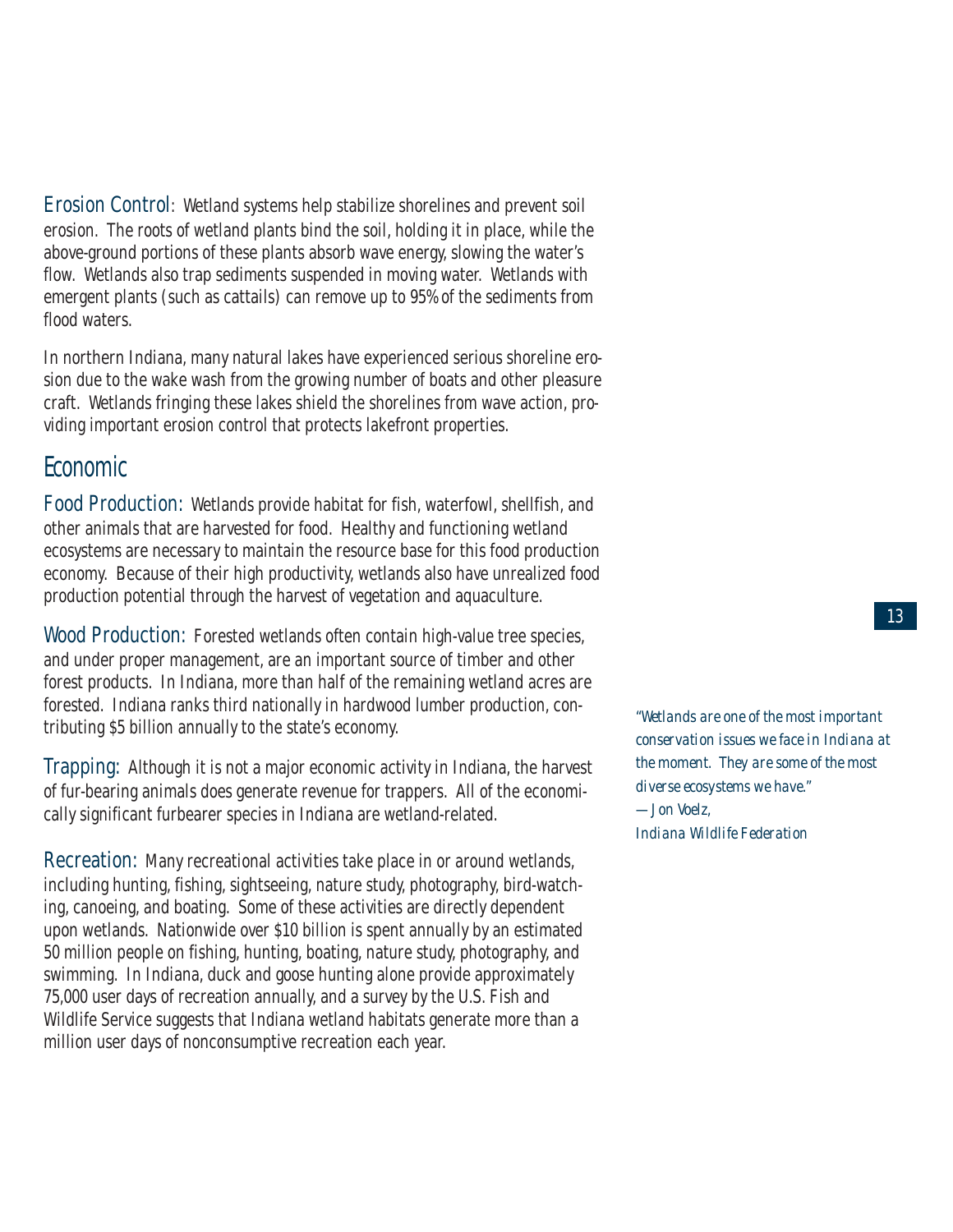Other: Economic benefits of flood control, drought mitigation, groundwater recharge, water quality, public and private water supply, and soil conservation are large. For example, wetlands help prevent costly flood and drought damage. In addition, water taken for public water supplies requires less expensive treatment if the water has been filtered by wetlands.

## Intangible Benefits/Existence Value

In addition to physical, ecological, and economic values, wetlands also provide other, less tangible benefits that may be referred to as *existence* values.

Ethical: Many people feel a strong sense of stewardship for the natural world—that regardless of economic value, all forms of life deserve respect. Many also believe that humans have a moral responsibility to maintain natural ecosystems for ourselves and for future generations.

Future Options: Human understanding of the many values of the natural world is incomplete. Healthy wetland ecosystems may contain a treasure trove of as yet undiscovered benefits for agriculture, industry, medicine, and recreation. The best option for preserving this potential is to maintain the biodiversity present in healthy wetland ecosystems.

#### *Bibliography on Wetland Functions and Benefits*

Bennet, J., J. McElfish, A. Bale, and R. Fischman. 1995. *Indiana's Biological Diversity: Strategies and Tools for Conservation.* Environmental Law Institute. Washington, DC. 78 pp.

Burke, D.G., E.J. Meyers, R.W. Tiner, and H. Groman. 1988. *Protecting Nontidal Wetlands.* Washington, D.C.: American Planning Association.

Demissie, M. and A. Khan. 1993. *Influence of Wetlands on Streamflow in Illinois.*  Illinois Department of Conservation. 54 pp.

DuBowy, Paul and Richard P. Reaves, eds. 1994. *Proceedings of the Constructed Wetlands for Animal Waste Management Workshop.*  Purdue Research Foundation, West Lafayette, IN. 188 pp.

Hammer, D.A. 1989. *Constructed Wetlands for Wastewater Treatment.*  Lewis Publishers. Chelsea, MI 831 pp.

Indiana DNR, Division of Outdoor Recreation. 1989. *Wetlands...Indiana's Endangered Natural Resource. Appendix to Indiana Outdoor Recreation 1989: An Assessment and Policy Plan.*

Kent, D.M., ed. 1994. *Applied Wetlands Science and Technology.*  CRC Press, Inc., pp 55-78.

Mitsch, W.J., and J.G. Gosselink. 1993. *Wetlands.* 2nd ed. Van Nostrand Reinhold Co., New York. 539 pp.

Odum, E.P. 1978. The Value of Wetlands: A Hierarchical Approach. Pages 16-25 in P. Greeson, J.R. Clark, and J.E. Clark, eds. *Wetland Functions and Values: The State of Our Understanding.*  American Water Resources Association.

The Conservation Foundation. 1988. *Protecting America's Wetlands: An Action Agenda. The Final Report of the National Wetlands Policy Forum.*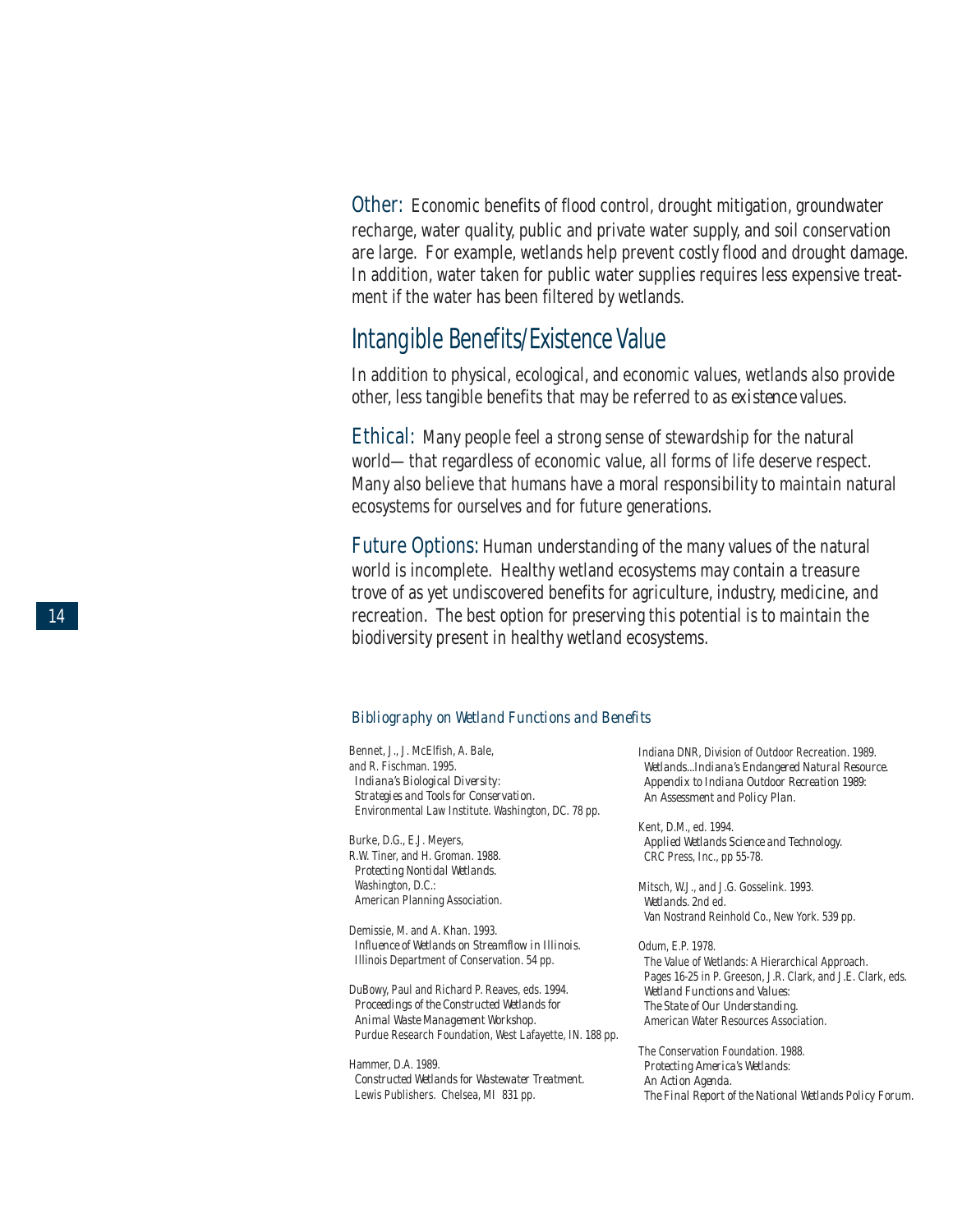# Indiana's Wetland Resources

Wetlands occur in and provide benefits to every county in Indiana (Figure 1). The lack of quantitative information on some aspects of Indiana's wetland resources is a major obstacle to improving wetland conservation efforts.

The most extensive database on wetland resources in Indiana is the National Wetlands Inventory developed by the U.S. Fish and Wildlife Service. In 1985, the Indiana Department of Natural Resources, Division of Fish and Wildlife entered into a cooperative agreement with the U.S. Fish and Wildlife Service to share the costs of mapping Indiana's wetlands.

Indiana's National Wetlands Inventory maps were produced primarily from interpretation of high-altitude color infrared aerial photographs (scale of 1:58,000) taken of Indiana during spring and fall 1980-87. Map production also included field investigations, review of existing information, quality assurance, draft map production, interagency review of draft maps, and final map production.

National Wetland Inventory maps indicate wetlands by type, using the classification system developed by Cowardin *et al*. (1979. Classification of wetlands and deepwater habitats of the United States. U.S. Fish and Wildlife Service FWS/OBS-79/31. 104 pp.). The minimum wetlands size on National Wetland Inventory maps is generally one to three acres. Very narrow wetlands in river corridors and wetlands that were cultivated at the time of mapping are generally not depicted, and forested wetlands are poorly discriminated.

The most recent and complete analysis of this database was conducted in 1991 by the Indiana Department of Natural Resources. According to the report, Indiana had approximately 813,000 acres of wetland habitat in the mid-1980s when the data were collected. The extent of wetland loss or gain since that time is unknown.

| <b>Wetland habitats</b> | <b>Acres</b> | % of total |
|-------------------------|--------------|------------|
| scrub-shrub             | 42,131       | 5.2%       |
| forested                | 504,336      | 62.0%      |
| wet meadow              | 55,071       | 6.8%       |
| shallow marsh           | 67,564       | 8.3%       |
| deep marsh              | 20,730       | 2.5%       |
| open water              | 98,565       | 12.1%      |
| other                   | 24,633       | 3.0%       |
| total wetland habitats  | 813,032      | 100.0%     |
|                         |              |            |

From Rolley, R. E. 1991. Indiana's Wetland Inventory. IDNR Wildlife Management and Research Notes no. 532. 6 pp.





Map by Shelley Liu, IDNR-MIS, 1996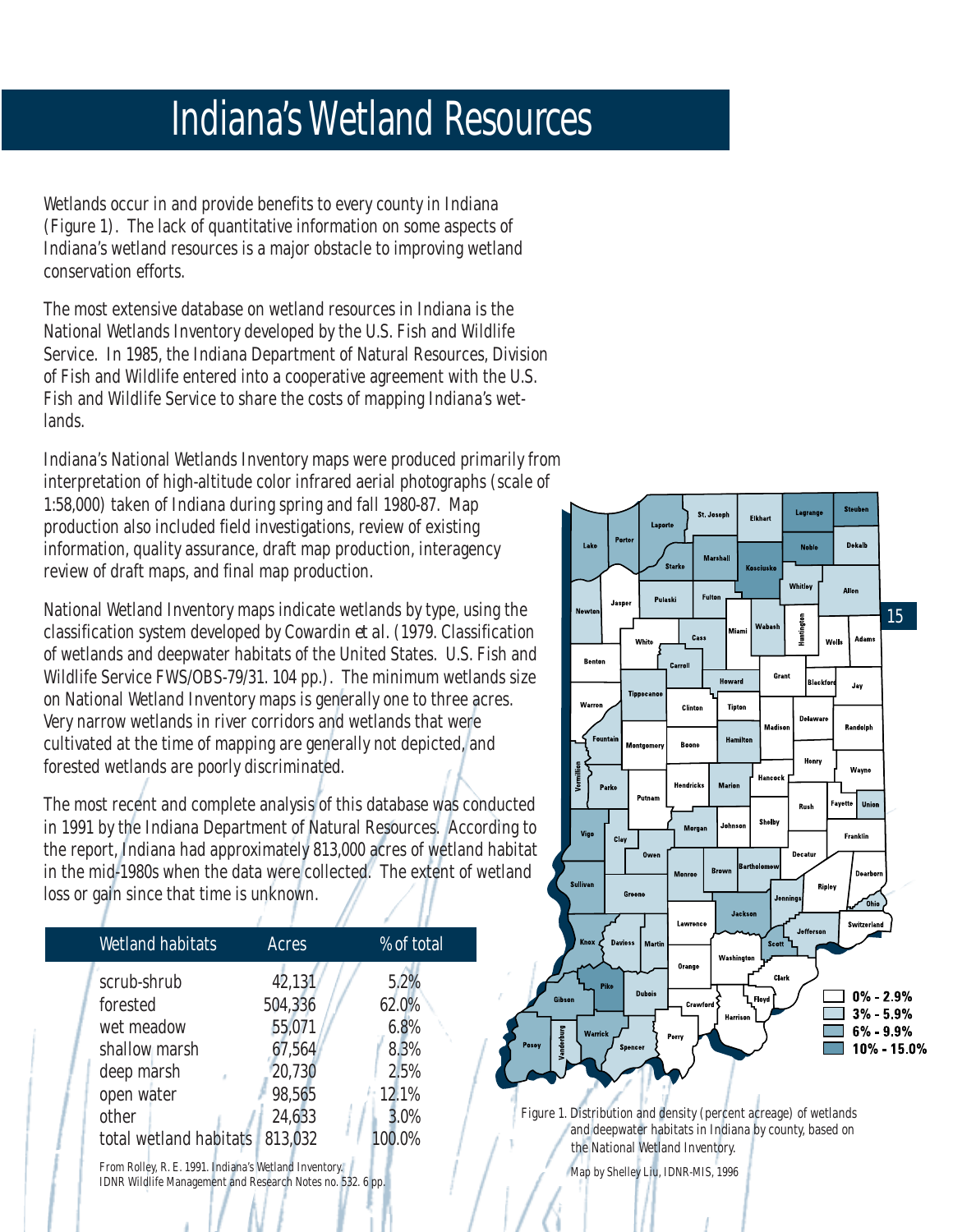## Historic Wetland Losses

The best estimate of the wetlands in Indiana prior to settlement 200 years ago is an assessment based on hydric soils (soils that indicate the presence of wetlands) conducted by the USDA Soil Conservation Service (now the Natural Resources Conservation Service). Based on an analysis of this data by the Indiana Department of Natural Resources, Division of Outdoor Recreation in 1989, there were approximately 5.6 million acres of wetlands in Indiana 200 years ago. Combining the information from the National Wetlands Inventory and the Division of Outdoor Recreation yields the following summary:

- Total land area -------------------------------- 23,226,240 acres
- Estimated wetlands circa 1780s -------- 5,600,000 acres
- Percent of surface area in wetlands circa 1780s ------------------------ 24.1% • Existing wetlands ----------------------------- 813,000 acres • Percent of surface area
- in wetlands today ----------------------------- 3.5 %
- Percent of wetlands lost ------------------- 85%

Among the 50 states, Indiana ranks 4th (tied with Missouri) in proportion of wetland acreage lost. (Dahl, T.E. 1990. *Wetland losses in the United States, 1780s to 1980s.* U.S. Department of the Interior, Fish and Wildlife Service, Washington, D.C. 13 pp.). The vast majority of the 85% of wetlands lost was due to drainage for agricultural production.

The rich, productive soils available as a result of these drainage activities have contributed significantly to the thriving agriculture industry in Indiana. In 1994, Indiana ranked first in the nation in popcorn production, second in spearmint, fourth in soybeans, fifth in corn for grain, and sixth in overall crop cash receipts.

## Current Wetland Losses

Indiana's wetlands are being lost or impacted today in a variety of ways, including agricultural activities, commercial and residential development, road building, water development projects, groundwater withdrawal, loss of instream flows, water pollution, and vegetation removal. Comprehensive data for the current extent and causes of wetland loss at the state level are not available.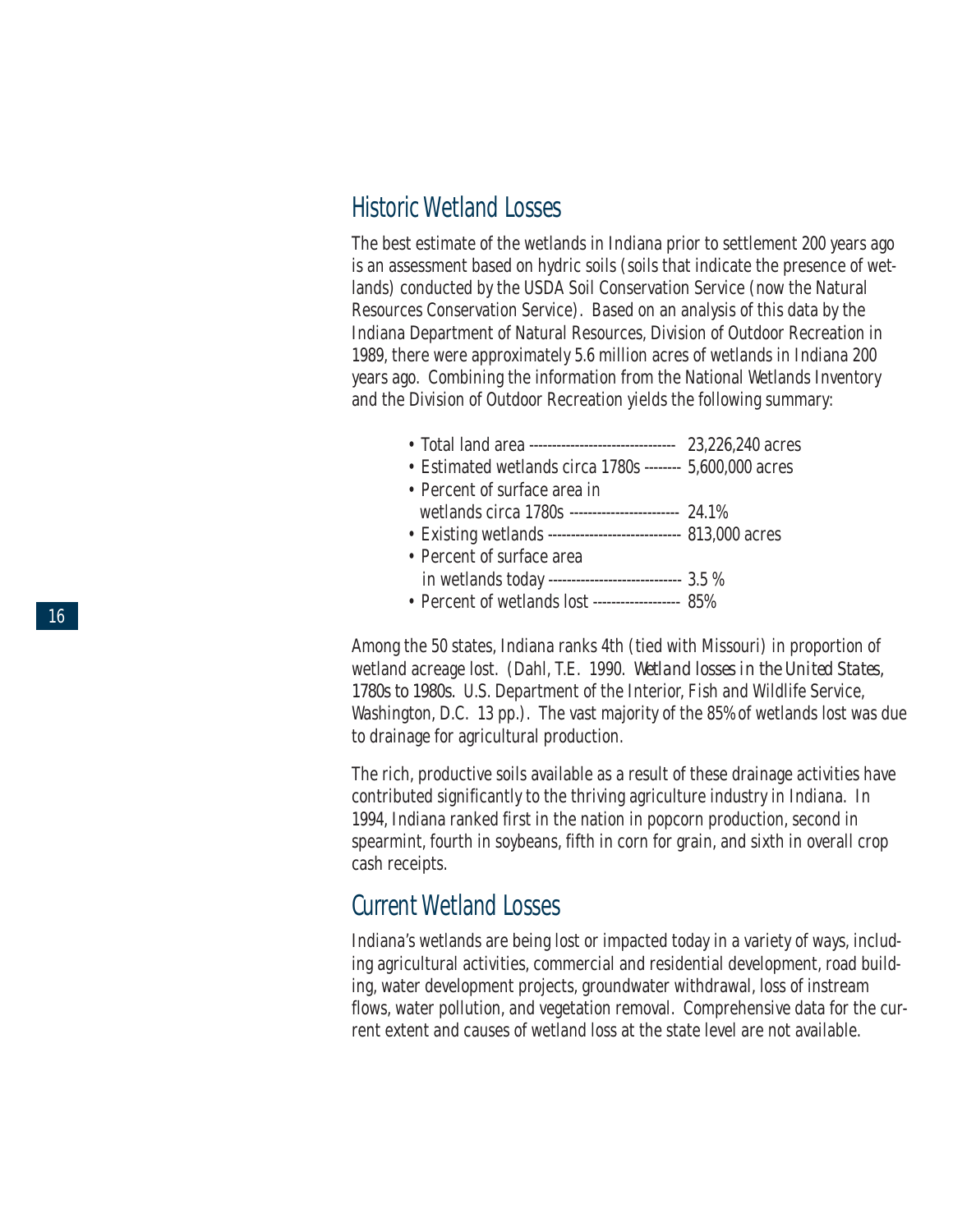# Existing Wetlands Conservation Programs

A variety of wetlands conservation programs are administered by state and federal agencies, non-profit conservation organizations, businesses, and individuals. The following is not an exhaustive list, but in cases where myriad programs do exist, one or more examples are given. Programs are listed here, followed by the administrating agency/organization and a phone number. General information including a contact person is given for each program in a separate document titled *A Summary of Wetlands Conservation Programs in Indiana.*

## Incentive Programs

### **Federal**

- Agricultural Conservation Program (Farm Service Agency, 317-290-3030)
- Conservation Easement Program (Farm Service Agency, 317-290-3112)
- Conservation Reserve Program (Farm Service Agency, 317-290-3030)
- Federal tax benefits for land trust donations (Internal Revenue Service, 800-829-1040)
- Forestry Incentives Program (NRCS, 317-290-3202)
- National Natural Landmark Program (National Park Service, 402-221-3418)
- Partners for Wildlife (U.S. Fish & Wildlife Service, 812-334-4261)
- Water Quality Incentive Program (NRCS, 317-290-3202)
- Watershed Protection and Flood Prevention Program (NRCS, 317-290-3202)
- Wetlands Reserve Program (NRCS, 317-290-3202)

#### **State**

- Appalachian Clean Streams Initiative (Indiana DNR, 812-354-6728)
- Indiana Classified Forest Program (Indiana DNR, 317-232-4105)
- Classified Wildlife Habitat Act (Indiana DNR, 317-232-4080)
- Forest Stewardship Program (Indiana DNR, 317-232-4105)
- Lake and River Enhancement Program (Indiana DNR, 317-233-3871)
- Clean Water Act, Section 319, Nonpoint Source Management Program (Indiana DEM, 317-308-3208)
- State Nature Preserve Dedication (Indiana DNR, 317-232-4052)
- Stewardship Incentives Program (Indiana DNR, 317-232-4105)
- Wildlife Habitat Cost-Share Program (Indiana DNR, 317-232-4080)

### **Private/Local**

- Indiana Tree Farm (Indiana Hardwood Lumbermen's Association, 317-342-3851)
- Southern Lake Michigan Conservation Initiative (The Nature Conservancy, 219-473-4312)
- Wildlife at Work (Wildlife Habitat Council, 301-588-8994)
- Focus Area Projects (these might also be considered as acquisition programs) examples: Blue River (The Nature Conservancy, 219-665-9141) Fish Creek (The Nature Conservancy, 219-665-9141)

#### **Cooperative**

• Natural Areas Registry (The Nature Conservancy, 317-923-7547; Indiana DNR, 317-232-4052)

Abbreviations Used:

- NRCS (Natural Resources Conservation Service)
- DNR (Department of Natural Resources)
- DEM (Department of Environmental Management)
- EPA (Environmental Protection Agency)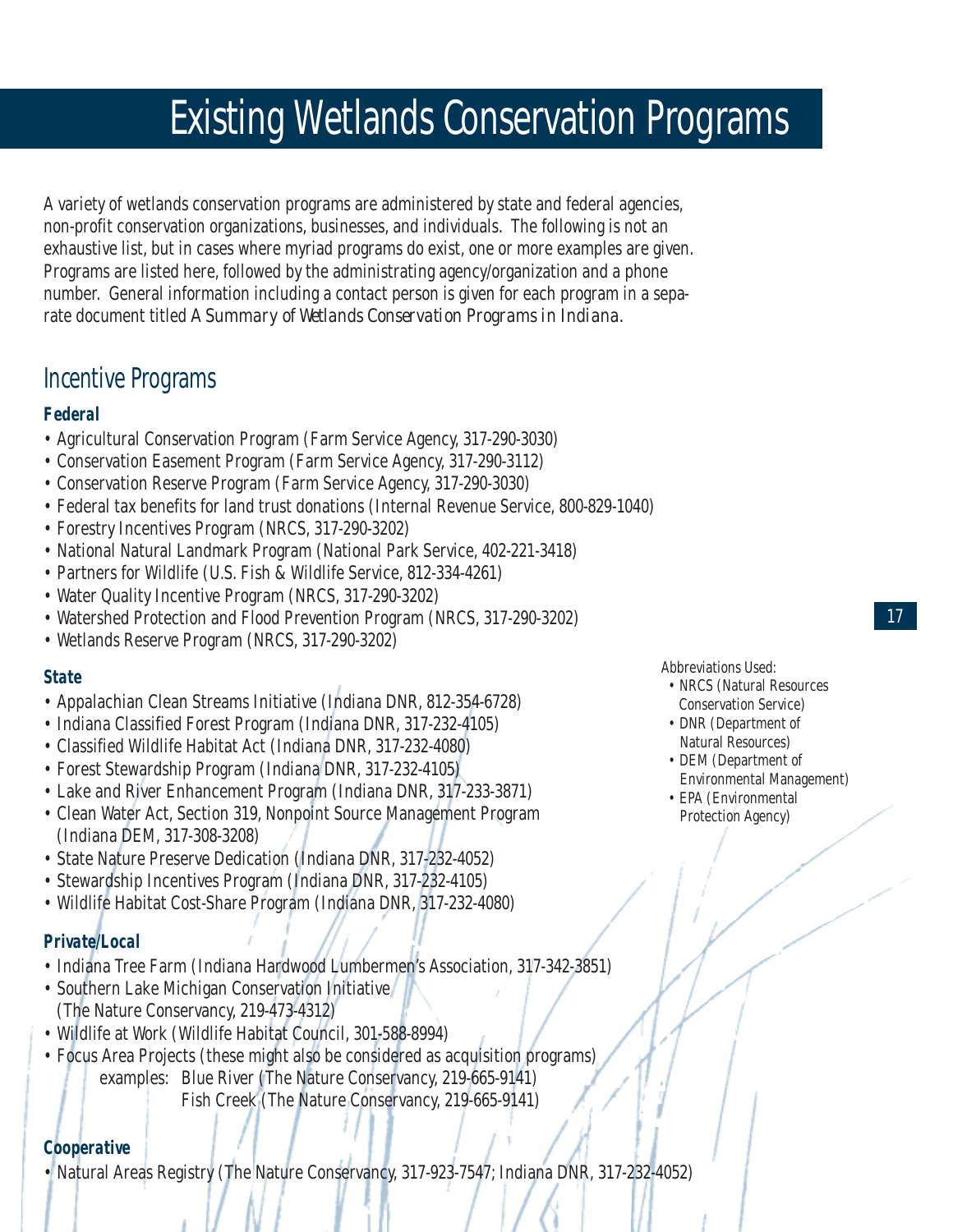## Education Programs

#### **Federal**

- Environmental Education Grants (U.S. EPA, 312-353-3209)
- Environmental Software (U.S. EPA, 312-353-6353)
- Enviroscape watershed model (U.S. EPA, 312-353-7314)
- Wetlands Information Hotline (U.S. EPA, 800-832-7828)

#### **State**

- Project Learning Tree (Indiana DNR, 317-290-3223)
- Project WILD (Indiana DNR, 317-290-3223)

#### **Private/Local**

- Know Your Watershed (Conservation Technology Information Center, 317-494-9555)
- National Wetlands Conservation Alliance (National Association of Conservation Districts, 202-547-6223)
- Partners for Wetlands Protection Kit (Izaak Walton League, 301-548-0150)
- The Wetlands Project (Indiana Sierra Club, 317-231-1908)
- WOW! The Wonders of Wetlands (Environmental Concern, Inc., 410-745-9620)
- Soil and Water Conservation Districts (SWCD)
	- example: Exploring Wetlands (Clark County SWCD, 812-256-6171)
- County Parks
	- example: We Need Wetlands Activity Pack for Educators (St. Joseph County Parks, 219-654-3155)

#### **Cooperative**

• Integrated Environmental Curriculum Wetlands Component (Sierra Club Wetlands Project, U.S. Fish & Wildlife Service, Indianapolis Zoo, 812-334-4261)

## Acquisition Programs

#### **Federal**

- National Forest Land Acquisition Program (U.S. Forest Service, 812-275-5987)
- National Park Service Land Acquisition Program (National Park Service, 202-343-8124)
- National Wildlife Refuge System (U.S. Fish & Wildlife Service, 812-334-4261)
- North American Waterfowl Management Plan (U.S. Fish & Wildlife Service, 812-334-4261)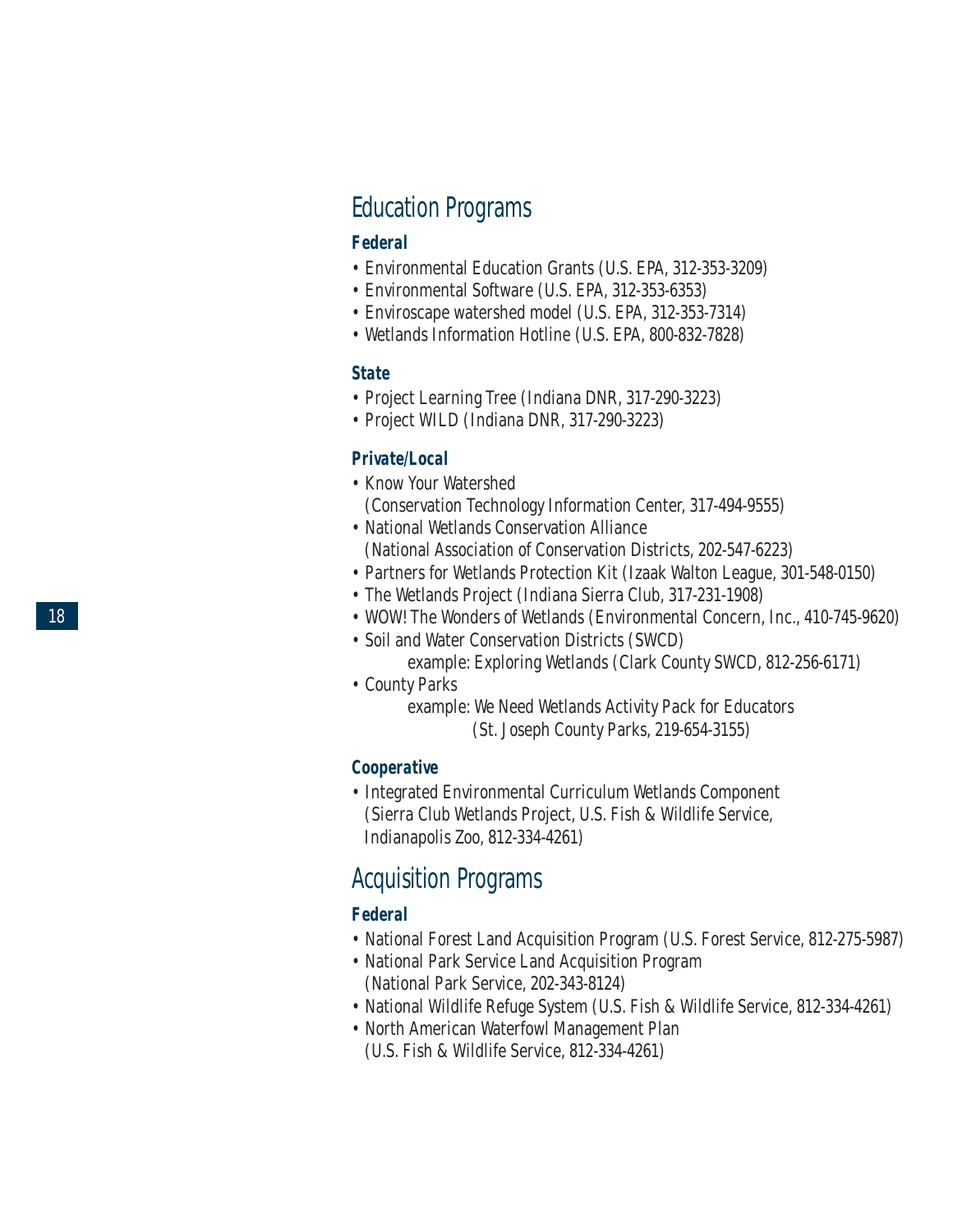#### **State**

- Indiana Heritage Trust (Indiana DNR, 317-232-4080)
- Land and Water Conservation Fund (Indiana DNR, 317-232-4070)
- Wetland Conservation Areas (Indiana DNR, 317-232-4080)

#### **Private/Local**

- MARSH (Matching Aid to Restore States' Habitat) (Ducks Unlimited, No. of SR 26, 219-463-4353; So. of SR 26, 812-397-2740)
- Hoosier Landscapes Capital Campaign: Saving *Our* Last Great Places (The Nature Conservancy, 317-923-7547)
- Waters of Life Campaign (The Nature Conservancy, 317-923-7547)
- Focus Area Projects (these might also be considered as incentive programs) examples: Limberlost Swamp Remembered (219-997-6494) Little River Wetlands Project, Inc. (219-429-4565)
- Land Trusts

examples: Acres, Inc. (219-422-1004) Oxbow, Inc. (513-471-8001) Sycamore Land Trust (812-336-5257)

#### **Cooperative**

• Indiana Natural Heritage Protection Campaign (The Nature Conservancy, 317-923-7547; Indiana DNR, 317-232-4052)

## Regulatory Programs

#### **Federal**

- Clean Water Act, Section 404, Permit Program (U.S. EPA, 312-886-0241; U.S. Army Corps of Engineers, Detroit District, 313-226-6828; Louisville District, 502-582-5607)
- Clean Water Act, Section 401, Water Quality Certification (Indiana DEM, 317-233-2482)
- Wetland Conservation (Swampbuster) Provision (NRCS, 317-290-3202)

#### **State**

- Indiana Flood Control Act, IC 14-28-1 (Indiana DNR, 317-232-4160)
- Lakes Preservation Act, IC 14-26-2 (Indiana DNR, 317-232-4160)
- Lowering of Ten Acre Lakes Act ("Ditch Act"), IC 14-26-5 (Indiana DNR, 317-232-4160)
- Indiana Navigable Waterways Act, IC 14-29-1 (Indiana DNR, 317-232-4160)
- Indiana Water Quality Standards, 327 IAC 2-1 (Indiana DEM, 317-233-2482)

#### **Private/Local**

- City Councils
	- example: City of Auburn Wetlands Conservation Ordinance

(City of Auburn Department of Building, Planning & Economic Development, 219-925-6449)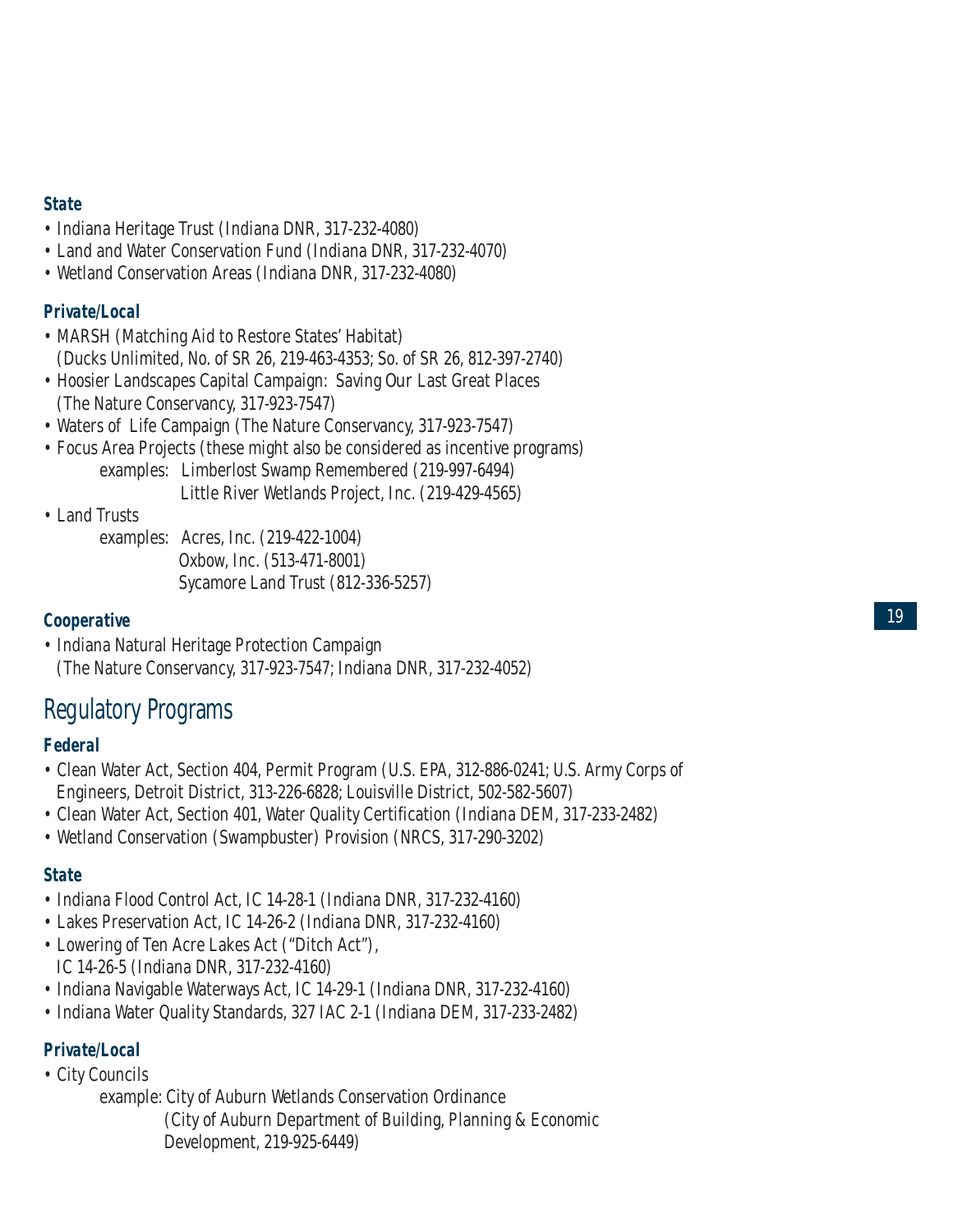## Issues and Concerns in Wetlands Conservation

To be effectively implemented, or implemented at all, development of a wetlands plan must involve the people who will implement the plan as well as the people who will be affected by its implementation. In addition, an effective plan must address the major issues or concerns important to both the people implementing the plan and the people who will be affected by its implementation.

The issues and concerns relating to wetlands conservation in Indiana were identified through the:

- Wetlands Advisory Group
- Technical Advisory Team
- Project reviewers
- Public opinion survey (see next section)

Given the complexity of wetland ecosystems and wetland conservation efforts, it is not a surprise that the list of issues and concerns is a long and varied one. The major issues and concerns on which much of the *IWCP* is based are summarized below. They are not listed in priority order.

#### **Wetlands Laws and Regulations**

A host of concerns with current state and federal wetlands conservation regulations exist from a diverse array of interests—from regulations being too strict (and not strict enough) to inconsistencies in enforcement (and too little enforcement) to problems with the permitting processes.

#### **Wetlands Definition**

Different definitions are used in different situations causing confusion and misunderstanding.

#### **Positive Incentives**

The need to provide positive incentives versus a focus on restrictions and regulations.

#### **Comprehensive Plan**

The lack of a plan to guide efforts on a statewide basis.

#### **Mitigation**

The lack of a comprehensive mitigation program that specifically includes (or specifically does not include) mitigation banking.

#### **Quantitative Information on Indiana's Wetland Resources**

The lack of quantitative information on some aspects of Indiana's wetland resources is a major obstacle to improving wetland conservation efforts.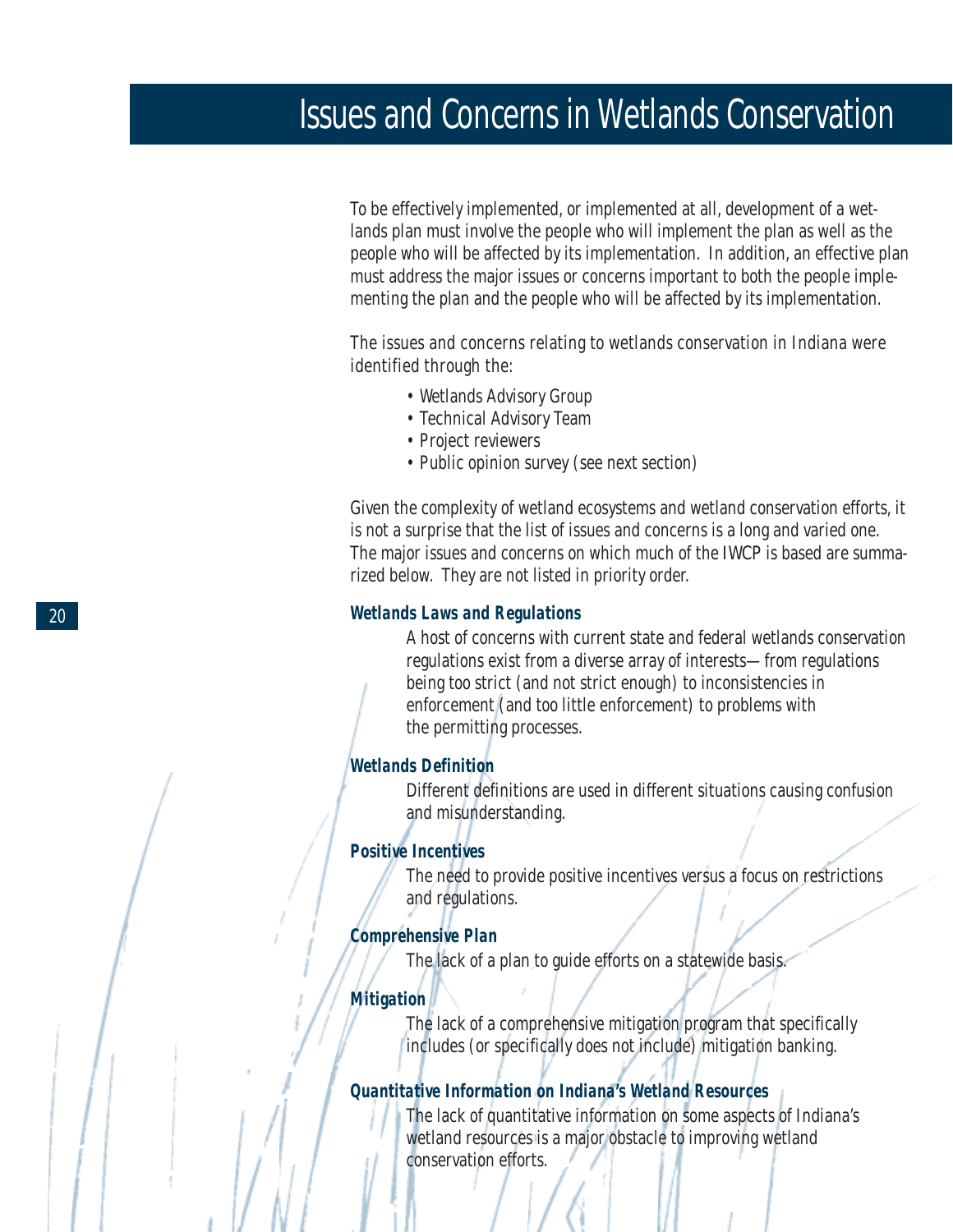#### **Dispute Resolution**

The lack of a process or forum for regulators and regulatees to work through disputes to find mutually beneficial solutions.

#### **Education**

In a broad sense, the lack of knowledge for and appreciation of the critical functions provided by wetlands among different segments of the public.

#### **Property Rights**

There is concern about the impact regulations and other management activities have on private property rights.

#### **Prioritization**

The lack of priorities for conserving wetlands hinders the effectiveness of programs.

#### **Access to Resources**

A concern that conservation programs will close wetland areas off to any type of use resulting in negative economic impacts. Also, the concern that wetland conservation efforts will take valuable agricultural land out of production.

#### **Access to Information**

There is a tremendous amount of information on wetlands, but this information is often not readily available to the people who need it. Also, people may not be aware that the information exists.

#### **Focus on Conservation**

Concern that public agencies will bow to political pressure and not do what is needed for wetlands conservation.

#### **Wetlands and Public Health**

Concern that increasing wetlands in the state may increase the incidence of diseases such as malaria.

*"This issue of property rights is a very real concern for anyone with urban or rural property." —Gordon W. Barnett, Oakland City, Indiana*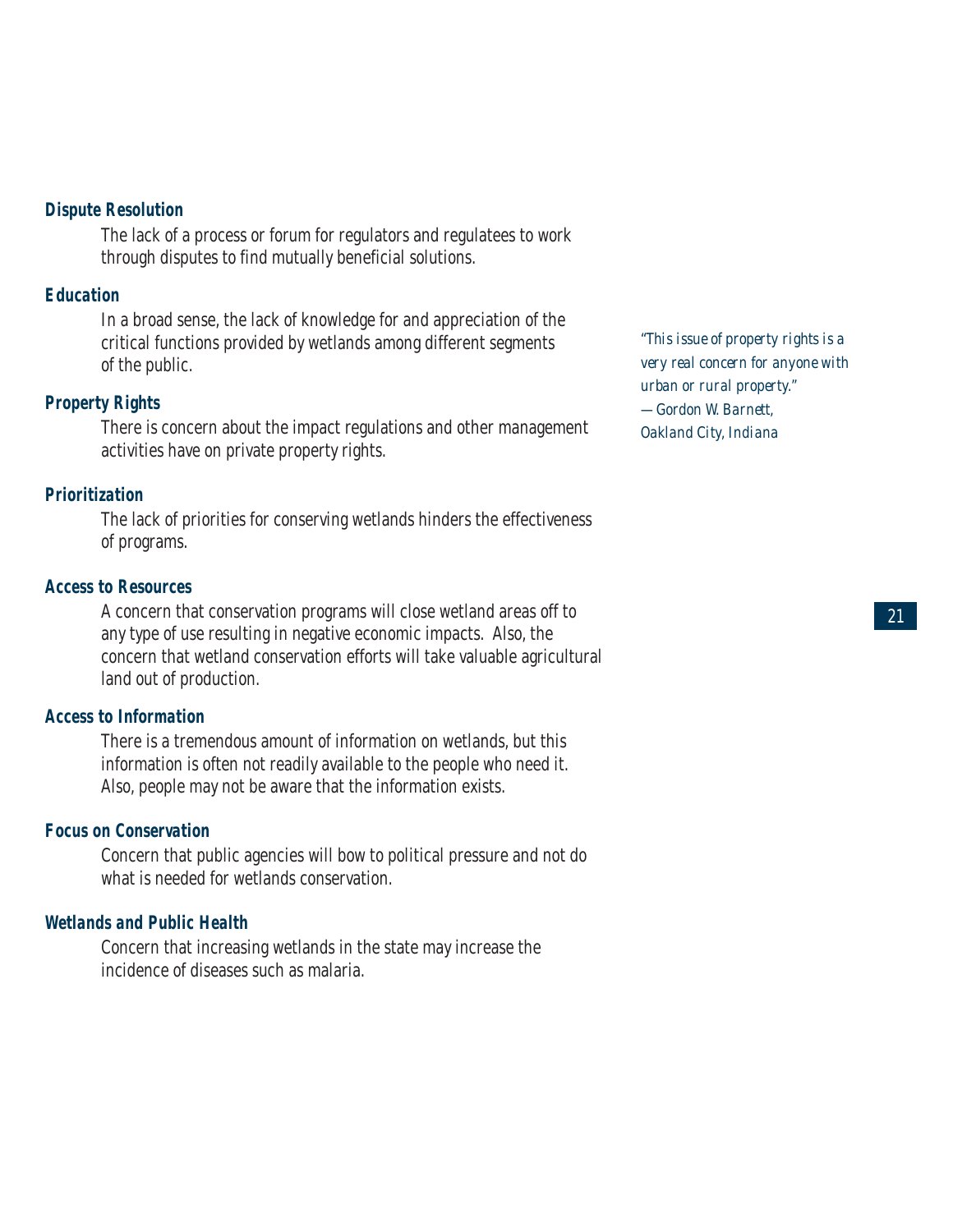## Indiana Residents' Opinions on and Attititudes toward Wetlands Conservation

Following are summarized results of a survey concerning Indiana residents' opinions on and attitudes toward wetlands and wetlands conservation. This survey was conducted in November 1995 by Responsive Management, Inc. through telephone interviews with 600 randomly selected Indiana residents. Complete survey results are available in a separate document titled *Indiana Residents' Opinions on and Attitudes toward Wetlands Conservation.*

#### **Hoosiers were asked if they were aware that there are wetlands in Indiana:**

79% yes 21% no

#### **Those who said they are aware of Indiana's wetlands were asked how much they had heard about wetlands:**

- 4% nothing
- 48% little
- 31% moderate amount
- 17% great deal

#### **Those aware of Indiana's wetlands were asked what they thought was the status of Indiana's wetlands:** 22

- 19% don't know 61% declining
- 19% healthy and stable

**When asked what benefits, if any, they associated with wetlands, Indiana residents responded (this question was open-ended, meaning no choices were provided, but people gave their own responses, and multiple responses were allowed):**

- 53% wildlife habitat
- 21% don't know
- 17% part of ecosystem
- 13% no benefits
- 6% recreation
- 6% pollution control

14% other (responses included: aesthetic, maintenance of groundwater levels, flood control, and educational)

#### **When asked what drawbacks, if any, they associated with wetlands, Indiana residents responded (this question was open-ended):**

43% no drawbacks 22% don't know 11% takes farmland out of production (17% of respondents who listed their residence as rural stated this response) 11% mosquitos 13% other (responses included: development, increased public ownership of land, disease, can't do anything with land, flooding, and increased crop damage) 10% other (no specific responses given)

#### **When asked their opinions about protecting wetlands:**

80% of Indiana residents (69% of rural respondents) said they strongly or moderately support efforts to protect Indiana's wetlands (15% said neither/don't know, and 5% said they strongly or moderately opposed such efforts) 88% think it is very or somewhat important for the state to protect Indiana's wetlands (8% said don't know, and 5% said not at all important)

### **Hoosiers were asked who should be responsible for protecting Indiana's wetlands:**

45% state government 16% don't know 9% everyone 9% private landowners 6% other 5% federal government 11% private groups, municipalities, DNR, or no one